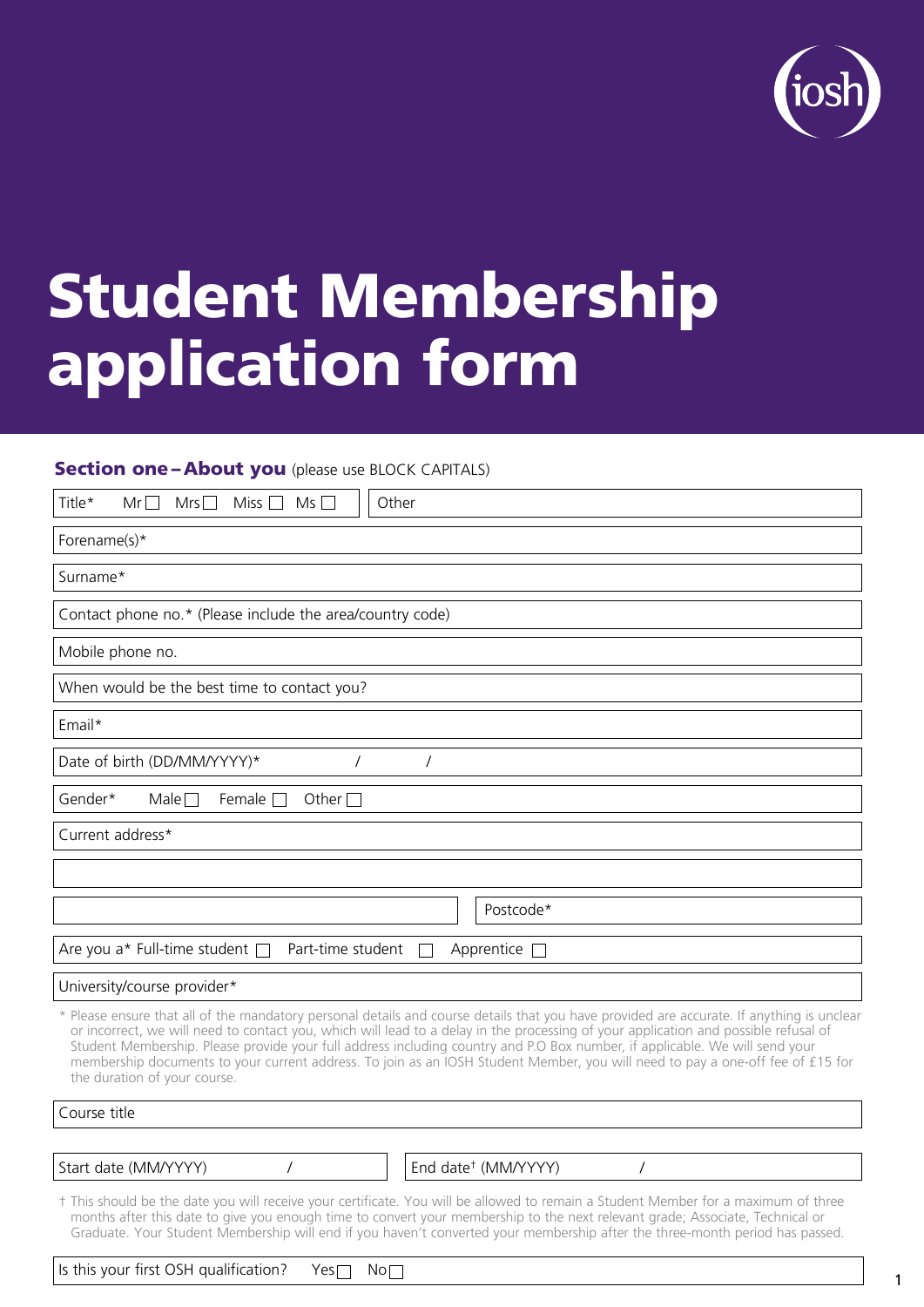# Student membership application form

# Section two – About work

| If you are currently working, you can provide your work contact details below. (optional) |  |  |  |
|-------------------------------------------------------------------------------------------|--|--|--|
| Job title                                                                                 |  |  |  |
| Company name                                                                              |  |  |  |
| Industry sector                                                                           |  |  |  |
| Work phone no.                                                                            |  |  |  |
| Work address                                                                              |  |  |  |
| Postcode                                                                                  |  |  |  |

## Section three – Networks

Networking with peers is an important part of your development as an OSH practitioner or professional. IOSH offers local and sectoral networks as part of your membership subscription. Our networks provide a variety of activities, from meetings and seminars, to site visits and webinars – all designed by volunteer committees to support your continued learning and development.

Please select a primary local network (branch or district) that you would like to be aligned with.

| UK.                                         |                        | Ireland                           |
|---------------------------------------------|------------------------|-----------------------------------|
| <b>Bristol and West</b>                     | Mid Shires             | Ireland                           |
| Chiltern                                    | North East of Scotland | Ireland North                     |
| East Anglia                                 | North Wales            | <b>Western District</b>           |
| East Midlands                               | Northern Ireland       | Ireland Western                   |
| Edinburgh                                   | South Coast            | <b>District</b>                   |
| Essex                                       | South Cumbria and      | <b>Ireland East</b>               |
| Forth and Tay                               | North Lancashire       | Ireland South                     |
| Highlands and Islands                       | South Downs            | Ireland South<br>Eastern District |
| Humber                                      | South East             |                                   |
| London Metropolitan                         | South Midlands         | Worldwide                         |
| Manchester and North                        | South Wales            | Caribbean                         |
| <b>West Districts</b><br>Central Lancashire | South West             | Hong Kong                         |
| East Lancashire                             | Staffordshire          | Isle of Man                       |
| North Staffordshire                         | Tees                   | Oman                              |
| and South Cheshire                          | Thames Valley          | Qatar                             |
| Merseyside                                  | Tyne and Wear          | Singapore                         |
| Midland                                     | North Cumbria District | <b>UAE</b>                        |
| <b>Midland West District</b>                | West of Scotland       |                                   |
|                                             | West Wales             |                                   |
|                                             | Yorkshire              |                                   |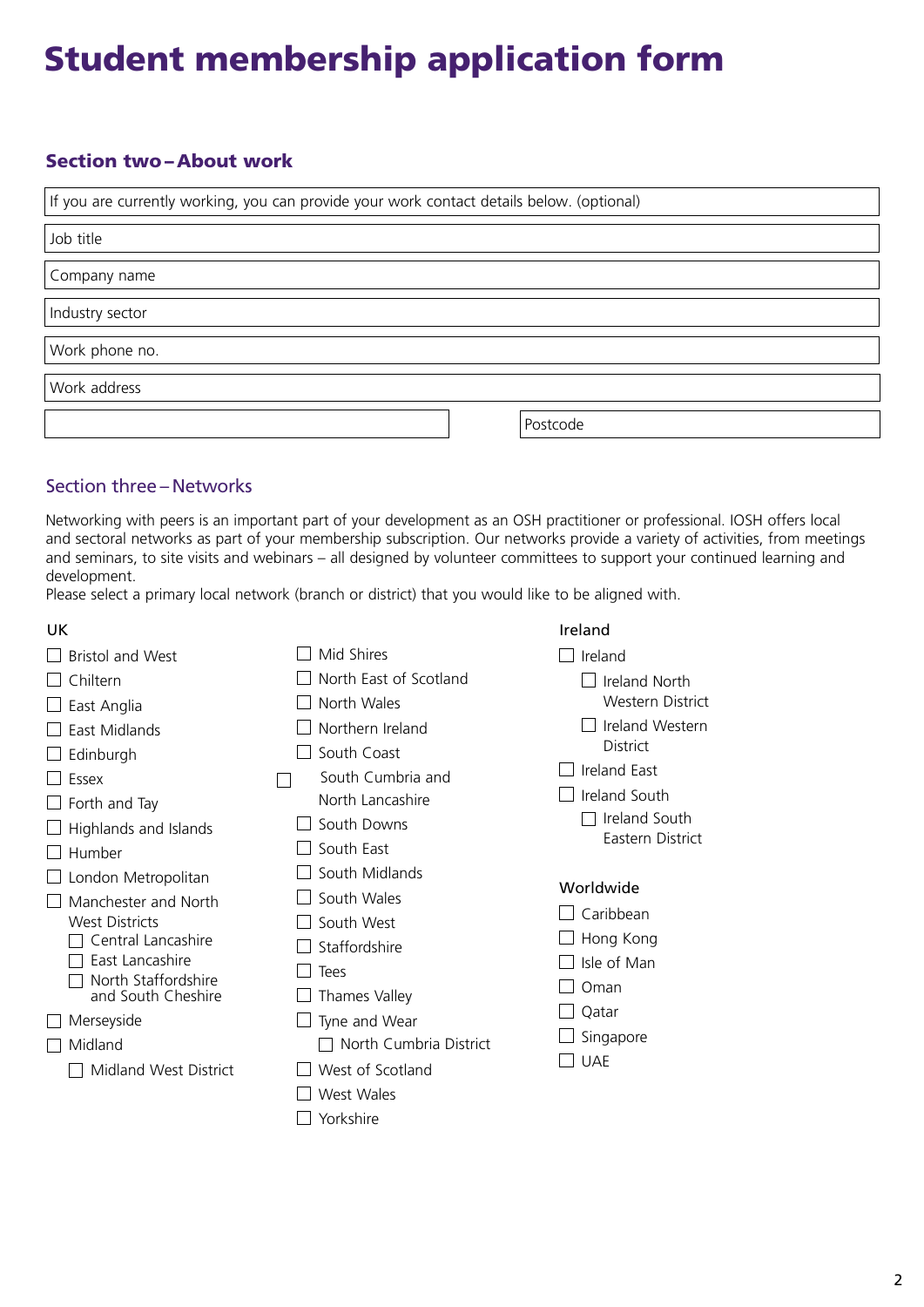# Student membership application form

## Section four – Groups

Our groups cover a wide range of industries. If you would like to network with other OSH professionals in an industry sector or find out more information about a specific industry, then have a look at our groups below. As a member you can join as many groups as you like, free of charge. Just tick the group(s) you'd like to join:

| $\Box$ Aviation and Aerospace  | Fire Risk Management      | Rural Industries                            |
|--------------------------------|---------------------------|---------------------------------------------|
| $\Box$ Broadcasting and        | Food and Drink Industries | $\Box$ Sports Grounds and Events            |
| Telecommunications             | Hazardous Industries      | Theatre Advisory Group<br>$\vert \ \ \vert$ |
| $\Box$ Construction            | Health and Social Care    |                                             |
| $\Box$ Consultancy             | Logistics and Retail      |                                             |
| $\Box$ Education               | Offshore                  |                                             |
| $\Box$ Environmental and Waste | <b>Public Services</b>    |                                             |
| Management                     | Railway                   |                                             |
| $\Box$ Financial Services      |                           |                                             |

## Section five – How did you hear about us?

| Please tell us where you heard about us:                                              |
|---------------------------------------------------------------------------------------|
| $\Box$ course or qualification – please specify:                                      |
| $\Box$ referral by current member – please give their membership number, if possible: |
| $\Box$ event – please specify:                                                        |
| internet search<br>$\mathbf{1}$                                                       |
| $\Box$ social media - Facebook, LinkedIn, Twitter, YouTube                            |
| employer<br>$\vert \ \ \vert$                                                         |
| $\Box$ leaflet or advertisement – please quote reference or title:                    |
| $\Box$ media coverage – television, radio or newspaper                                |
| $\Box$ invitation – please quote reference:                                           |
| none of the above – please specify where:<br>$\mathbf{1}$                             |
| freshers fair                                                                         |

#### Section six – Extras

□ Please tick this box if you'd like to receive the quarterly *IOSH Magazine* by email, free of charge.

#### Section seven – Payment details

IOSH Student Membership has a one-time fee of £15 that covers the duration of your studies. Once we have processed your student membership application we will contact you for payment.

We can take payment over the phone by credit or debit card.

If you would like to pay by bank transfer, then please call +44 (0)116 350 0800 or email studentmembership@iosh.com

If you have any further application or payment queries, please contact our customer service centre on +44 (0)116 350 0800 or email studentmembership@iosh.com